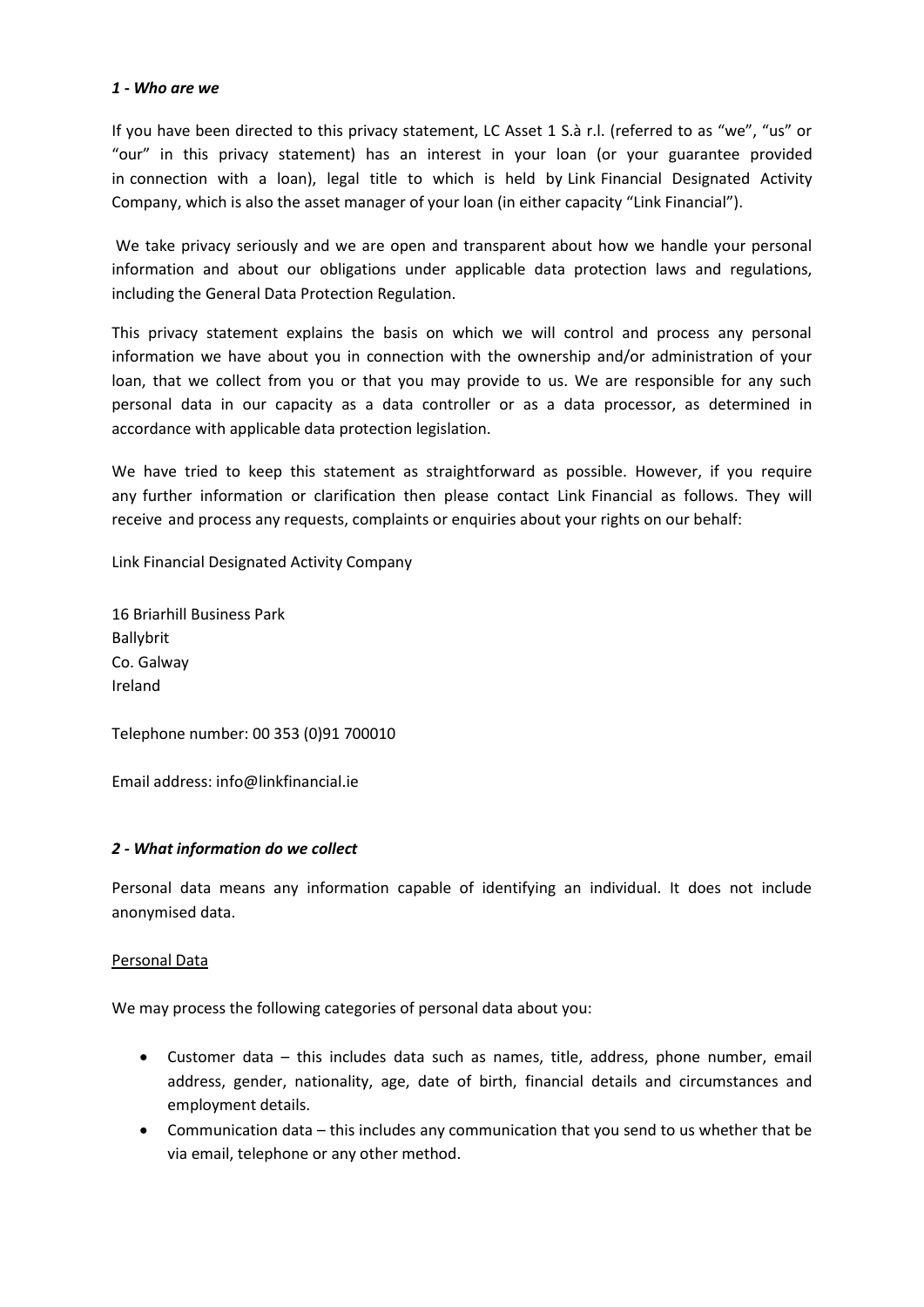### Special Category Data

We require your explicit consent for processing special category data (e.g health data). Where relevant, we will send you a further communication asking you to confirm your consent for this processing.

We do not carry out automated decision making or any type of automatic profiling.

# *3 - How do we collect your data*

We may collect data about you when you provide the data directly to us (for example, by sending us emails or through other forms of correspondence we have with you, such as phone calls).

We may obtain data about you from the previous (or current) owner of your loan.

Third parties that we appoint may collect data from you and pass it on to us.

### *4 - What do we do with your information*

We may use your information on any of the following lawful grounds:

- a. For the performance of a contract with you; or
- b. For compliance with a legal obligation to which we are subject; or
- c. For the purposes of our legitimate interests, except where such interests are overridden by your interests or fundamental rights and freedoms.

Our legitimate interests include the following:

- To conduct our business as an entity that has an interest in loans;
- To communicate with you;
- To provide, monitor and improve any service we offer to you;
- To manage and maintain relationships with you and for ongoing customer service;
- For record keeping;
- To generate reports;
- To monitor and record calls for quality, business analysis, training and related purposes in order to improve any service we offer you;
- To protect our legal rights and interests including screening for fraud prevention and antimoney laundering purposes;
- For the establishment, pursuance or defence of complaints, investigations and legal claims;
- To meet our regulatory, legal and/or compliance requirements; and
- To grow our business.

### *5 - Who do we share your information with*

We may share your information with our employees, directors, shareholders (and to those of our affiliates), financial institutions, investment companies, accountants, lawyers, auditors, insurers, professional advisors, credit reference agencies or other third party service providers who provide services to us. We may also disclose information we have a legal or regulatory right or obligation to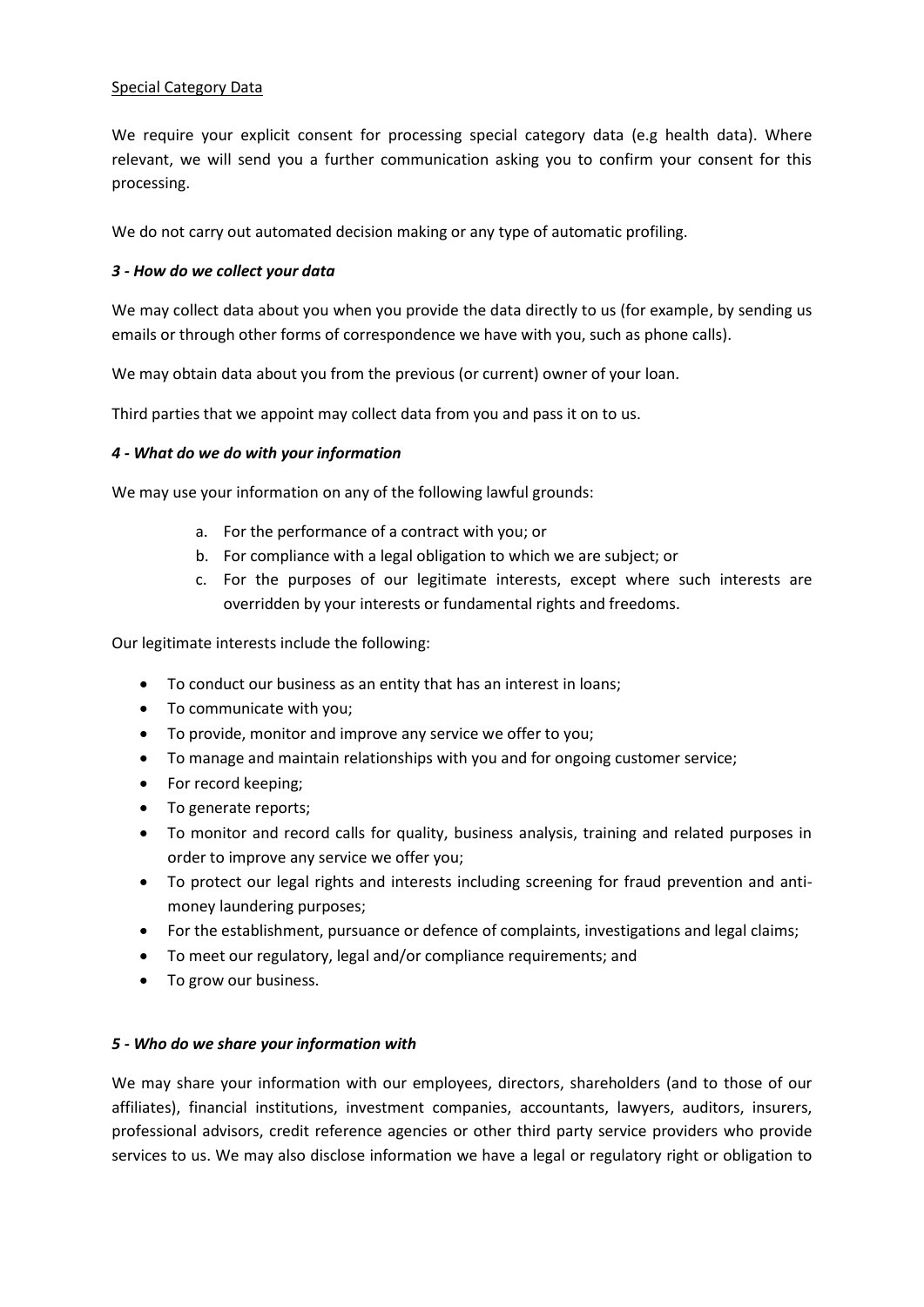report. Further, we may share your information with third parties to whom we sell, transfer or merge parts of our business or our assets.

It is our commitment that prior to disclosing any personal information about you to another organisation we have taken all reasonable steps to ensure that that organisation will hold and protect your information with adequate security measures and in accordance with relevant regulation.

### *6 - How do we keep your information safe*

We protect your information with appropriate security measures under the laws and regulations that apply to prevent your personal data from being accidentally lost, used, altered, disclosed or accessed without authorisation. We confirm our security measures are subject to regular testing and updated as appropriate to the level of data that we hold.

We have procedures in place to deal with suspected personal data breaches and will notify you and any applicable regulator of a breach if we are legally required to do so.

# *7 - How long do we keep your information for*

We will only retain your personal data for as long as is necessary to fulfil the purposes for which we collected it, including for the purposes of satisfying any legal, accounting, or reporting requirements.

When deciding what the correct time is for which we should keep the data, we look at its amount, nature and sensitivity, the potential risk of harm from unauthorised use or disclosure, the processing purposes, whether these can be achieved by other means and legal requirements.

For tax purposes, in certain circumstances the law requires us to keep information about customers for six years after they stop being customers.

In some circumstances we may anonymise your personal data for research or statistical purposes in which case we may use this information indefinitely without further notice to you.

### *8 - What are your rights regarding your information*

You have explicit rights concerning your personal information and we will ensure that your rights are protected while your data is in our possession. Your rights include the following:

- Right of Access you may request a copy of all the personal information we hold about you and we will respond within one month. If your request is particularly complex or you have made a number of requests, we may extend this period by a further two calendar months and we shall explain our reasons.
- Right of Deletion You may wish to have certain data we hold deleted and we will comply with this right where, for example, it is no longer necessary for us to hold the data or if there is no lawful ground for processing.